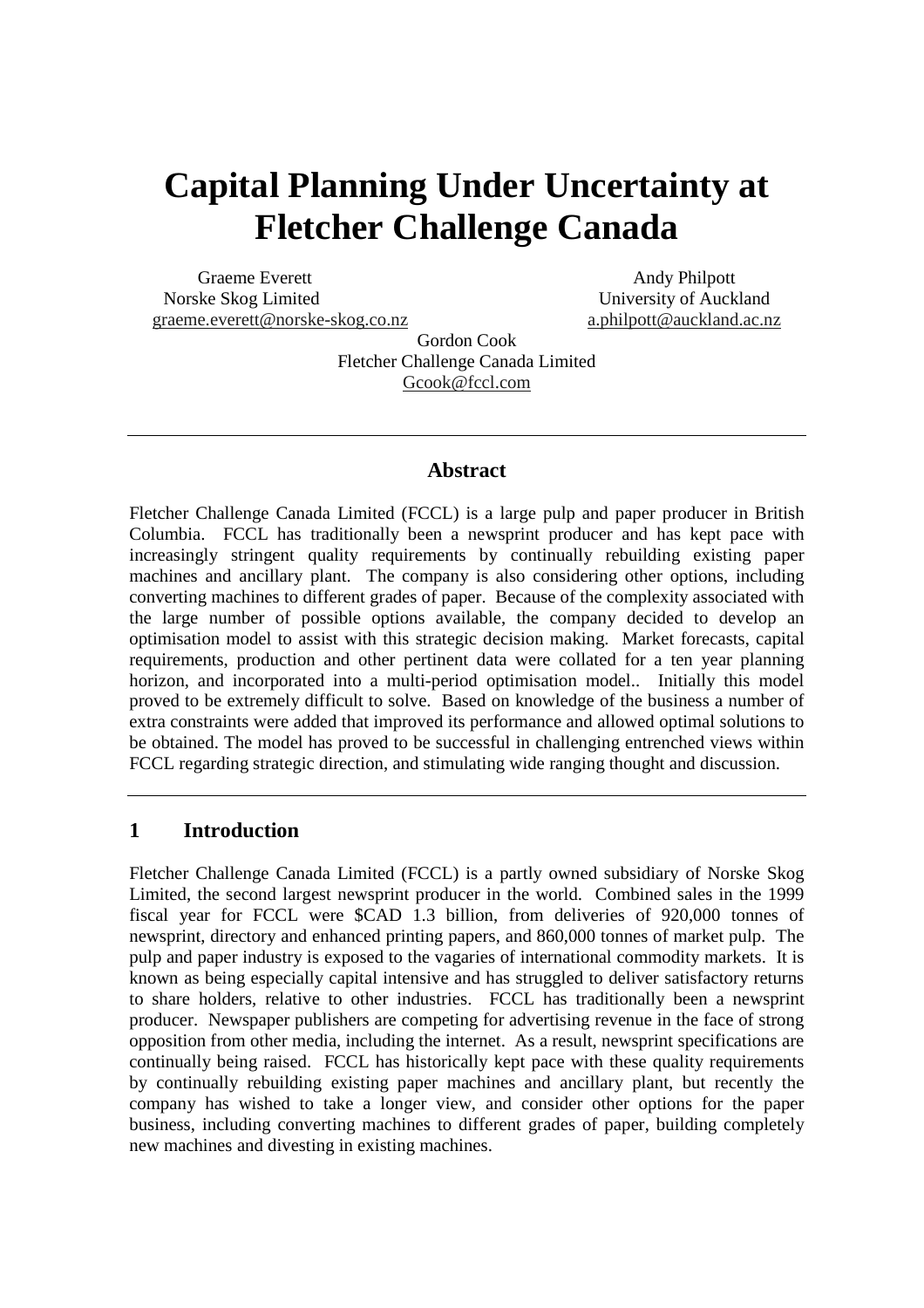Currently FCCL owns and operates two paper mills located on Vancouver Island. These two mills are named Elk Falls and Crofton. Both have three paper machines that currently produce newsprint, directory and enhanced writing grades of paper. The paper-making process requires pulp mixes, known as furnishes, to be supplied to paper machines that first form a wet sheet of paper and subsequently squeeze and then dry the paper. Pulp mixes comprise wood fibres, clay and synthetic fillers, chemicals and water. FCCL purchases wood chips and converts them into pulp in a Thermo-Mechanical Pulp (TMP) mill at both mills and also in a Refiner Mechanical Pulp (RMP) mill at Crofton. Elk Falls has a peroxide plant that is used to bleach the pulp so that higher brightness paper can be produced. Dried de-inked pulp (DIP) is also purchased and diluted in a pulp mixing facility at each mill. Kraft pulp is produced at both mills. Readers are referred to previous publications [2] for a more detailed description of the paper making process.

A typical paper machine can be modified incrementally by adding or upgrading capital items at different sections of the machine. For instance every paper machine has at least one headbox, through which pulp is sprayed onto, or into, a forming section. There are a number of types of headboxes, each suited to a different set of paper grades. Figure 1 shows an example of a grade capital array, where the crosses indicate the new capital items that are required to produce each grade. A separate array is necessary for each paper machine, because of design and cost differences from one machine to another.

|                       |  | Grade1 Grade2 Grade3 Grade4 Grade5 |  |
|-----------------------|--|------------------------------------|--|
| Capital Item 1        |  |                                    |  |
| Capital Item 2        |  |                                    |  |
| <b>Capital Item 3</b> |  |                                    |  |
| <b>Capital Item 4</b> |  |                                    |  |
| <b>Capital Item 5</b> |  |                                    |  |
| Capital Item 6        |  |                                    |  |

Figure 1 – Grade Capital Array

In order to develop a long-term capital plan, FCCL have recently undertaken the development of a multi-period optimisation model. This model, known within FCCL as SOCRATES (Strategic Optimisation of Capital and Resource Allocations Traversing Extreme Scenarios), is an attempt to construct a capital expansion and improvement plan for each machine that maximises the return to FCCL over a ten year planning horizon. SOCRATES is a very large mixed integer program, developed using AMPL [3] and Cplex 6.5 [4], both available from ILOG [5]. The equations in the model are based on those of PIVOT (see [2]) with a number of changes to make the model specific to FCCL. To be able to run the model themselves, FCCL purchased a copy of AMPL/Cplex and trained one of their senior staff members in their use.

Previous work on optimisation models for the paper industry can be found in a number of papers (see e.g. [2], [6], [7], [8]). In this paper we focus on the features that distinguish SOCRATES from PIVOT, in particular the capital constraints and multi-period aspects of the model. We also discuss the extra constraints and Cplex options that were necessary in order to facilitate returning optimal solutions in a reasonable time. We will also comment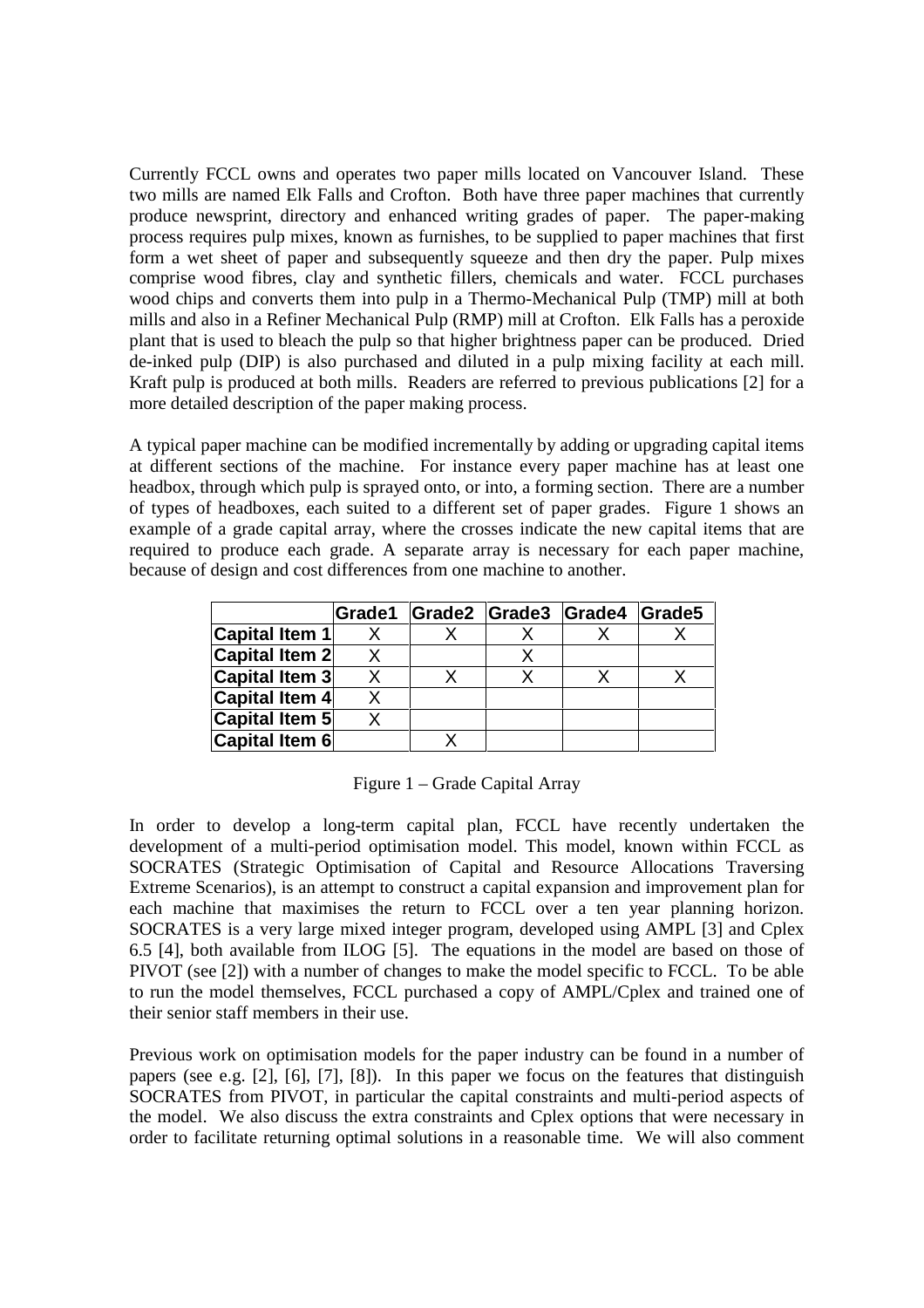on how the model has thus far been used by FCCL. Finally we shall briefly describe recent work we have undertaken to extend SOCRATES to a stochastic optimisation model.

# **2 Formulation of SOCRATES**

In this section we provide a mathematical description of SOCRATES. We shall focus on a multi-period deterministic version of this model and show in a later section how this can be made into a stochastic planning model. Suppose there are *N* mills indexed by *n*, *M* paper machines indexed by *m*, *C* capital items indexed by *c*, *J* paper grades indexed by *j* and *T* planning years indexed by *t*. We let *M{n}* be the set of machines located at mill *n*. The central decision variables in this model are the nonnegative variables:

 $x_{mit}$  = the number of tonnes of paper of grade *j* produced on machine *m* in year *t*,

and the binary decision variables

 $\sigma_{mcs} =$  $\mathsf{l}$ ₹  $\overline{\phantom{a}}$ 0, otherwise. 1, if capital item *c* isinstalled on machine *m* in year *s* ,

We proceed to show how the different aspects of SOCRATES are formulated using these and other variables.

## **2.1 Capital Requirements and Costs**

Let us define the set *S* indexed by *s* being equal to the set of planning years *T* plus one additional year. We assume that capital item *c* is installed at most once, so

$$
\sum_{s \in S} \quad \sigma_{mcs} \leq 1, \qquad m = 1,...,M, \qquad c = 1,...,C.
$$

This means that for each *t=1,2,…,T*, the expression

$$
\sum_{s \leq t} \quad \sigma_{mcs} = \begin{cases} 1, & \text{if capital item } c \text{ is available on machine } m \text{ in year } t, \\ 0, & \text{otherwise.} \end{cases}
$$

Similarly machines can only be shut down at most once, so for each  $s=1,2,...,T+1$ , we define binary decision variables

 $\alpha_{ms} =$  $\mathsf{l}$ ₹  $\overline{\phantom{a}}$ 0, otherwise. 1, if machine *m* isshut down in year *s*,

and require

$$
\sum_{s\in S} \quad \alpha_{ms}=1 \qquad m=1,...,M.
$$

Therefore for each  $t=1,2,...,T$ , the expression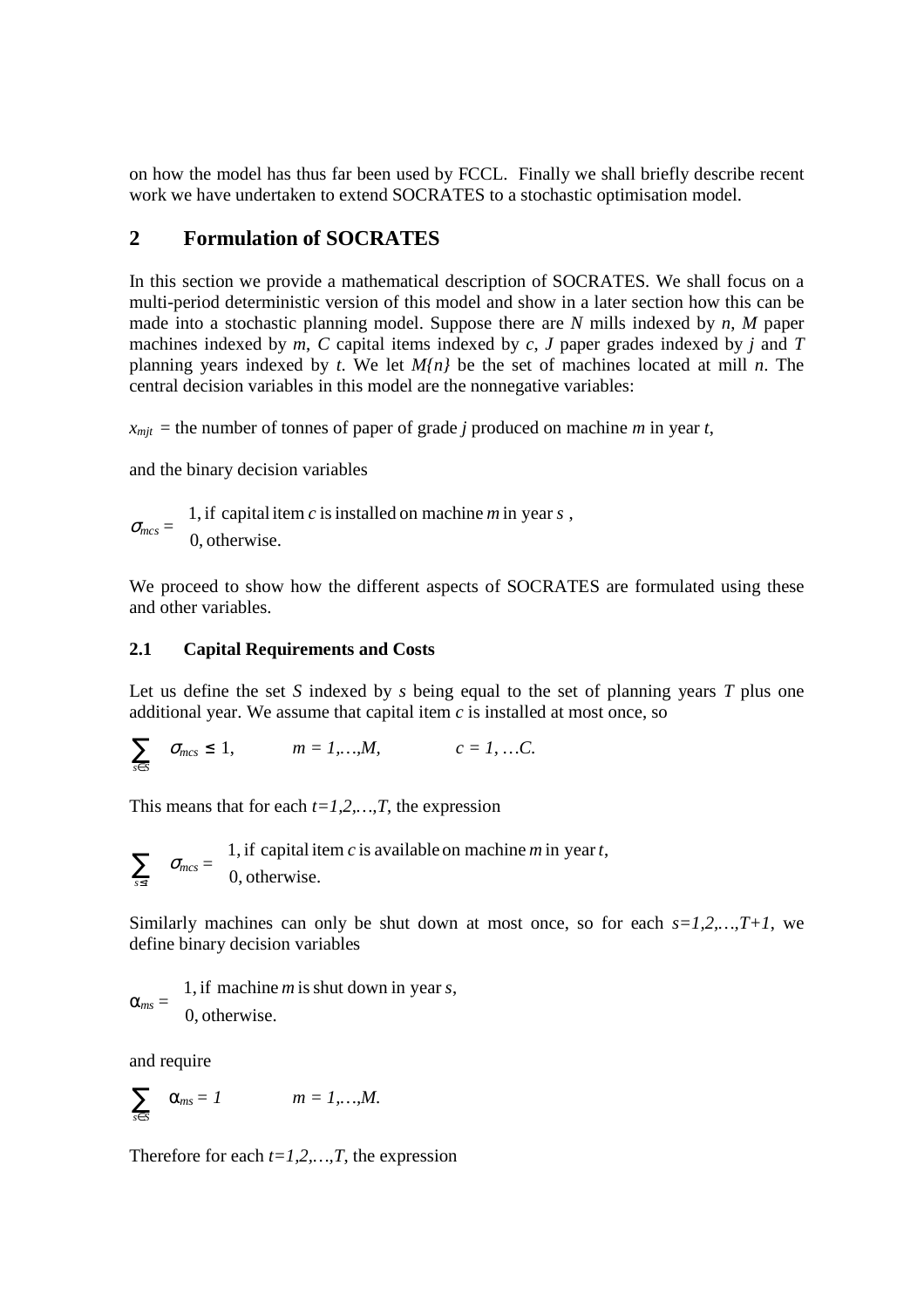$\sum_{s>t}$   $\alpha_{ms} =$  $\mathsf{L}$ ₹  $\overline{\phantom{a}}$ 0, otherwise. 1, if machine *m* isstill open in year *t*,

(Observe that as *S* includes one more year than *T*, so a machine that is not closed will in fact set  $\alpha_{ms} = 1$  in the year  $s = T + 1$ .)

In addition to the decisions determining capital and machine closure we require binary decision variables determining which grades are produced on given machines. Let

 $\rho_{mjt} =$  $\mathsf{l}$ ₹  $\overline{\phantom{a}}$ 0, otherwise. 1, if grade *j* is produced on machine *m* in year *t*,

Then we can only produce on machines that have not been closed,

$$
\rho_{mjt} \leq \sum_{s>t} \alpha_{mss}, \qquad m=1,...,M, \quad t=1,...T,
$$

and on machines having the required capital;

$$
\rho_{mjt} \leq \sum_{s \leq t} \sigma_{mcs}, \qquad \text{if machine } m \text{ requires capital item } c \text{ to produce grade } j. \tag{1}
$$

The capital cost of installing capital item  $c$  on machine  $m$  in year  $t$  is denoted by  $K_{mct}$ , and is incurred on average a year before deployment. This gives

 $K_{mct} = I_{mc} \sigma_{mct+1}$ ,  $m = 1,...,M$ ,  $c = 1, ...C$ ,  $t = 2, ..., T$ .

 $\sigma_{mct} = 0$ ,  $m = 1,...,M$ ,  $c = 1, ...C$ ,  $t = 1$ .

#### **2.2 Production**

Each machine will have an annual capacity for each grade of  $a<sub>mit</sub>$  tonnes. This gives the following inequality:

$$
\sum_{j=1}^{J} \frac{x_{mjt}}{a_{mjt}} \leq 1, \qquad m=1,...,M, \qquad t=1,...,T.
$$

We restrict production of grade *j* in year *t* to those machines *m* that have either invested in capital items necessary to make grade *j*, thereby allowing  $\rho_{mjt} = 1$  by equation (1), or else already have the ability to make grade *j*, and therefore  $\rho_{mit}$  is unrestricted. This gives

 $x_{mit} \le \rho_{mit} \ a_{mit}$ ,  $m=1,...,M, \qquad j=1,...J, \qquad t=1,...,T.$ 

## **2.3 Raw Material Requirements**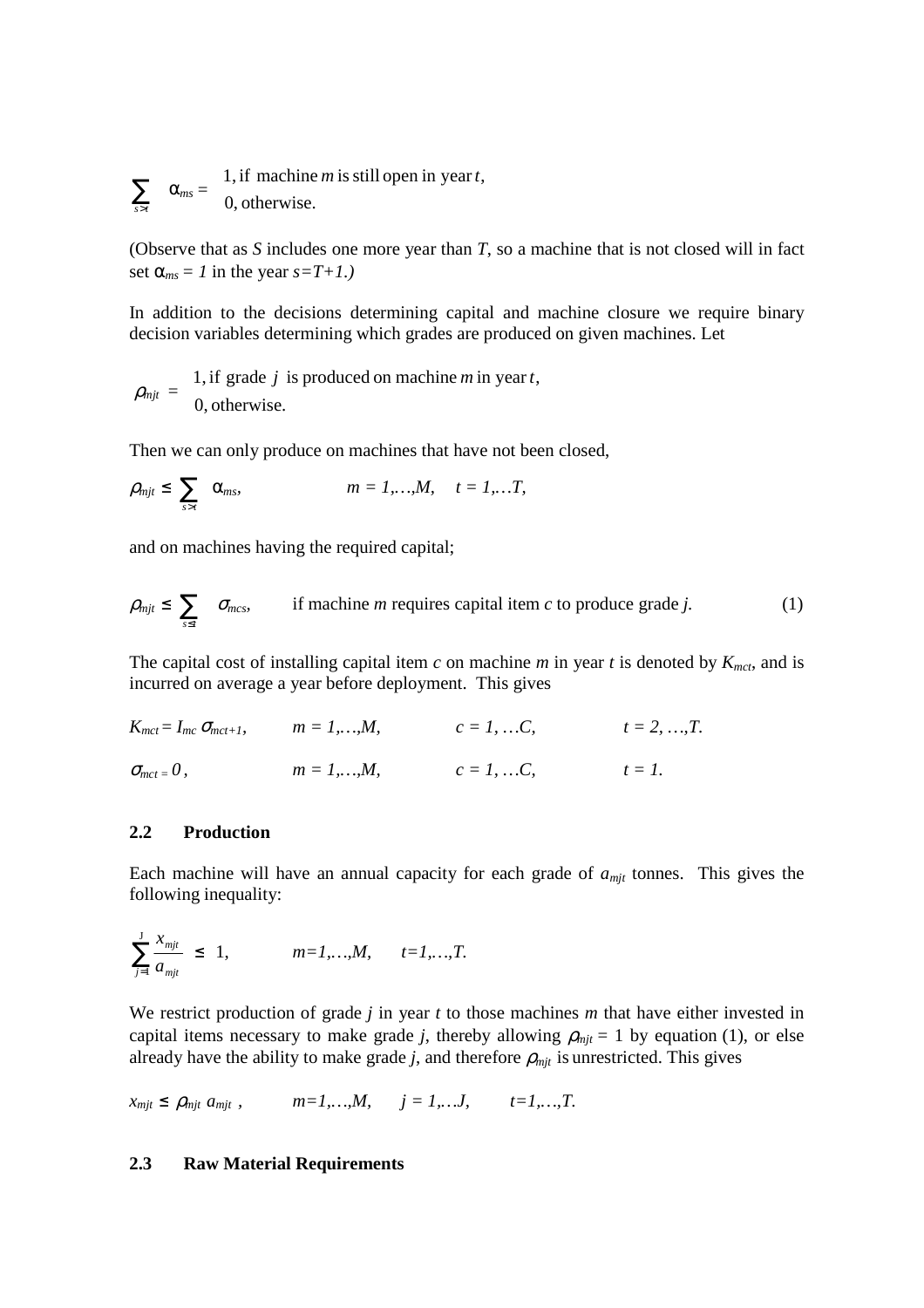FCCL purchases a number of raw materials (fibre, wood and chemicals) for both mills. In general the company pays marginally increasing prices for these, although in the case of deinked pulp (DIP) and some additives, FCCL receives quantity discounts, a feature that requires integer variables to model. Apart from these special constraints the raw material useage amounts to a fixed proportion of the production of each grade, with some substitution of fibre types possible. The raw material useage is thus defined by a set of linear equations.

There are however a number of various capacity options for some raw materials, requiring specific constraints to be written. For instance the peroxide plant at Crofton that is used to bleach TMP pulp, can be expanded incrementally by *B<sup>h</sup>* (in *H* stages indexed by *h)* to yield a total extra capacity in year *t* denoted by  $EC<sub>nf</sub>$ , where *n* denotes Crofton and *f* is the raw material index of bleached TMP. To model this we define binary decision variables

 $\beta_{hs}$   $=$  $\mathsf{L}$ ₹  $\mathbf{I}$ 0, otherwise. 1, if the TMP plant stage *h* capacity increasesin year *s*,

giving

$$
EC_{nft} \leq \sum_{h=1}^{H} (\sum_{s \leq t} \beta_{hs}) B_h
$$
  $f = \text{bleached TMP}, n = \text{Crofton}$ 

$$
\sum_{s\leq t} \beta_{hs} \leq \sum_{s\leq t} \beta_{h\text{-}1s}, \qquad h>1.
$$

The capital costs incurred are then  $\sum_{h=1}^{H}$  $\sum_{h=1}$  ( $\sum_{s \le t} \beta_{hs}$ ) *J<sub>h</sub>* where *J<sub>h</sub>* is the incremental capacity cost for stage *h*.

## **2.3 Market Constraints**

Suppose that there are *K* markets indexed by *k*. The market inputs for SOCRATES consist of demands  $d_{jk}$ , prices  $p_{jk}$  and freight costs  $f_{mjk}$  for grade *j* in market *k* in year *t*. We define

 $y_{mikt}$  = tonnes of grade *j* made on machine *m* and delivered to market *k* in year *t*.

This gives the following constraints, which ensure that deliveries do not exceed either market demand, or paper machine capacity.

$$
\sum_{k=1}^{K} y_{mjkt} = x_{mjt}, \qquad m = 1,..., M, \quad j = 1, ..., J, \qquad t = 1, ..., T.
$$
\n
$$
\sum_{m=1}^{M} y_{mjkt} \le d_{jkt}, \qquad k = 1,..., K, \quad j = 1, ..., J, \qquad t = 1, ..., T.
$$

Sales, *S*, are simply the price of grade *j* at market *k* multiplied by the number of tonnes supplied: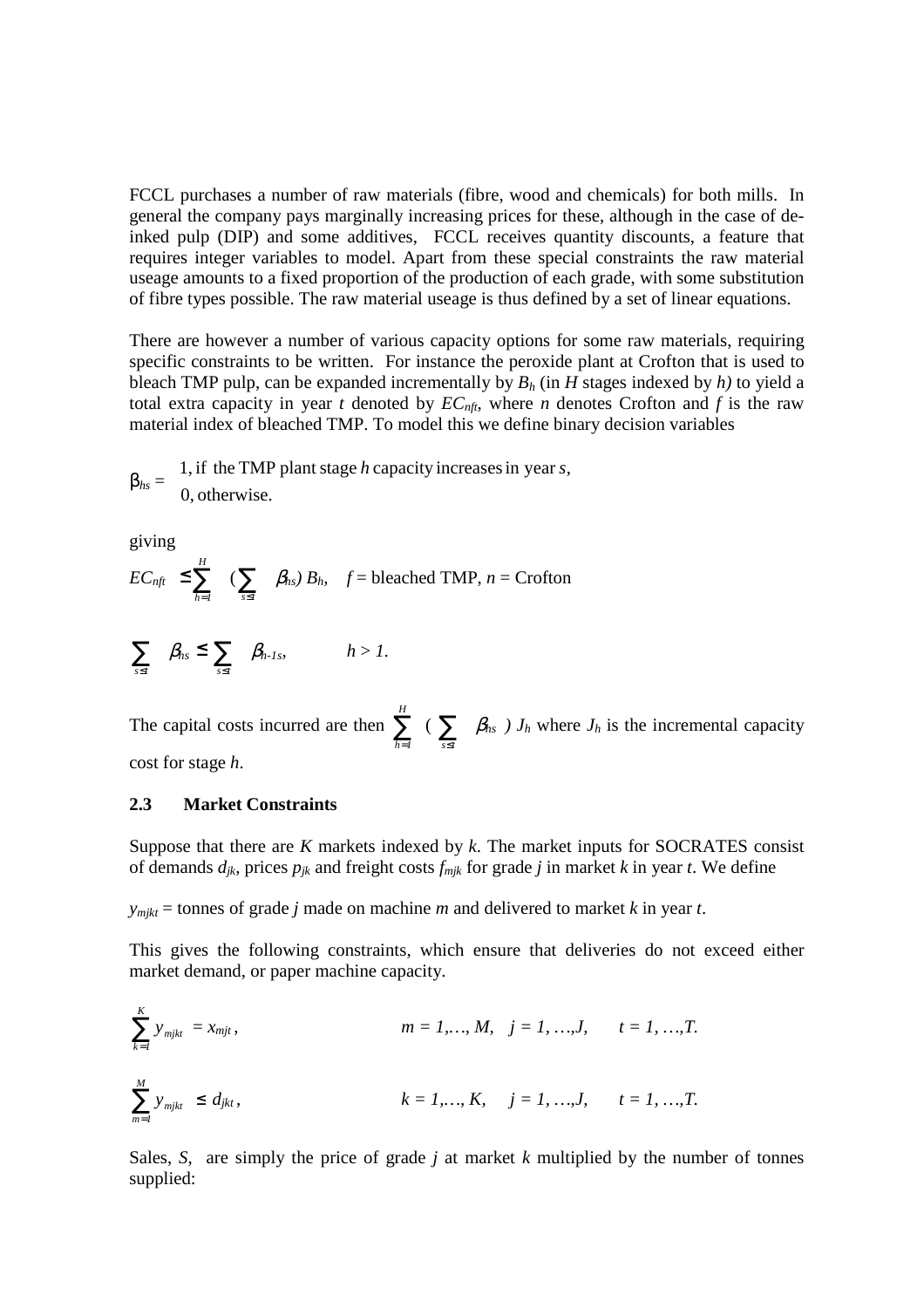$$
S_t = \sum_{m=1}^M \sum_{j=1}^J \sum_{k=1}^K p_{jkt} y_{mjkt}, \qquad t = 1, ..., T.
$$

Freight Costs, *F*, are the cost of delivering grade *j*, from machine *m* to market *k* multiplied by the number of tonnes supplied:

$$
F_t = \sum_{m=1}^M \sum_{j=1}^J \sum_{k=1}^K f_{mjkt} y_{mjkt}, \qquad t = 1, ..., T.
$$

## **2.4 Fixed Costs**

Each mill and paper machine has annual fixed costs *FNnt*, and *FMmt* respectively. As long as a mill or paper machine is not closed, these costs must be incurred.

We define binary decision variables for each mill:

 $\mu_{ns} =$  $\mathsf{L}$ ₹  $\mathsf{I}$ 0, otherwise. 1, if the mill *n* is permanently closed in year *s*,

As with  $\alpha_{ms}$ , summing  $\mu_{ns}$  over *s* up to and including any year *t* will be zero, if mill *n* has not closed. We also add constraints to ensure that mill *n* can only close once, and if it remains open for every year *t*, will be shut in the artificial year *s=T+1.*

$$
\sum_{s\in S}\mu_{ns}=1,\qquad\qquad n=1,...N.
$$

A mill can only be permanently closed when all the machines at that mill have been closed.

$$
\mu_{ns} \leq \sum_{s \leq t} \alpha_{ms}, n = 1,...N, \qquad m = 1,...,M\{n\}, \qquad t = 1,...T.
$$

We define  $Z_t$  to be the total annual fixed costs in year *t*:

$$
Z_t = \sum_{m=1}^M \left( \sum_{s>t} \alpha_{ms} \right) F M_{mt} + \sum_{n=1}^N \left( \sum_{s>t} \mu_{ns} \right) F N_{nt}, \quad t = 1,...T.
$$

#### **2.6 Objective Function**

The purpose of the SOCRATES model is to provide capital plans and associated production, marketing and supply chain plans to maximise earnings for FCCL over the next ten years. Annual earnings (*AEt*) for each year are equal to sales less the sum of raw material costs, pulp processing variable costs, paper machine variable costs, mill and paper machine fixed costs, freight costs and capital costs.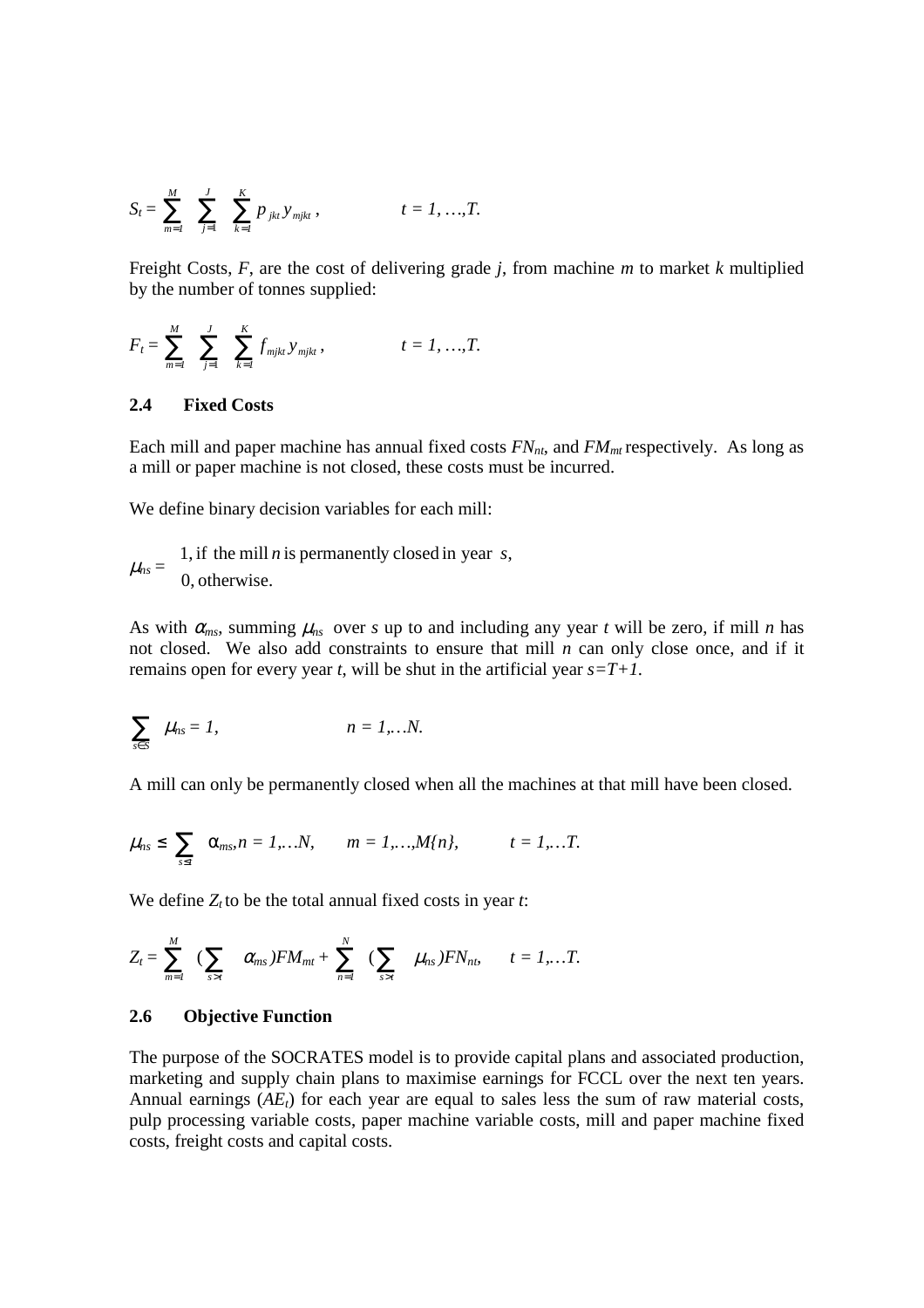The terminal value (*TV* ) of the business is defined as being equal to the earnings in the final year of the planning period, projected for a further ten years and appropriately discounted at a discount rate  $\delta$ .

$$
TV = \sum_{t=1}^T \frac{AE_T}{(1+\delta)^t}.
$$

The model objective value is then defined as being equal to the sum of discounted annual earnings, plus the discounted terminal value of the business.

$$
Objective Value = \sum_{t=1}^{T} \frac{AE_t + TV}{(1+\delta)^t}
$$

## **3. Model Implementation and Solution**

#### **3.1 Formulation strengthening**

The initial formulation of Socrates, as described above, was implemented using AMPL and Cplex 6.5, both available from ILOG [3]. This formulation was unable to return optimal solutions, due to the large number (3,244) of binary decision variables. We proceed to describe how the structure of the model can be used to reduce the number of binary variables required, whilst ensuring that the optimal solution is not compromised.

First observe that the variables  $\sigma_{mcs}$  are naturally binary, allowing us to instead define them as real variables. This occurs because capital costs are minimised by making  $\sigma_{mcs} = 0$  for all years *s* up to the year *t* having  $\rho_{mit} = 1$ , at which point the optimiser may choose  $\sigma_{met} = 1$ . A second simplifying observation is that many of the grades have zero demand in some of the years *t* in *T*. This is a function of the change in specifications, e.g. a grade *j<sup>1</sup>* being consumed in early planning years may be superseded by a grade *j<sup>2</sup>* with improved quality specifications in later years. This observation allows us to add constraints so that  $\rho_{mji}$  is zero if total demand for grade *j* is zero

$$
\rho_{mjt} \leq \sum_{k=1}^K d_{jkt} \qquad m = 1,...,M, \quad j = 1,...,J, \qquad t = 1,...T.
$$

Furthermore some of the machines are incapable of making certain paper grades regardless of capital expenditure, so we can set  $\rho_{mjt} = 0$  for these grades and machines. Similarly, for each machine *m* in year *t* that has not closed we can set the  $\rho_{mit}$  variables to be one for those products *j* that can be produced without any capital expenditure. These constraints apply to only those grades for which total market demand is nonzero and machine capacity is nonzero.

In practice the collection of capital items required for some grades is identical to others. (e.g. grades 4 and 5 in Figure 1). For these grades with common capital items, the  $\rho_{mit}$ variables can be set equal to each other, provided that none has a machine capacity of zero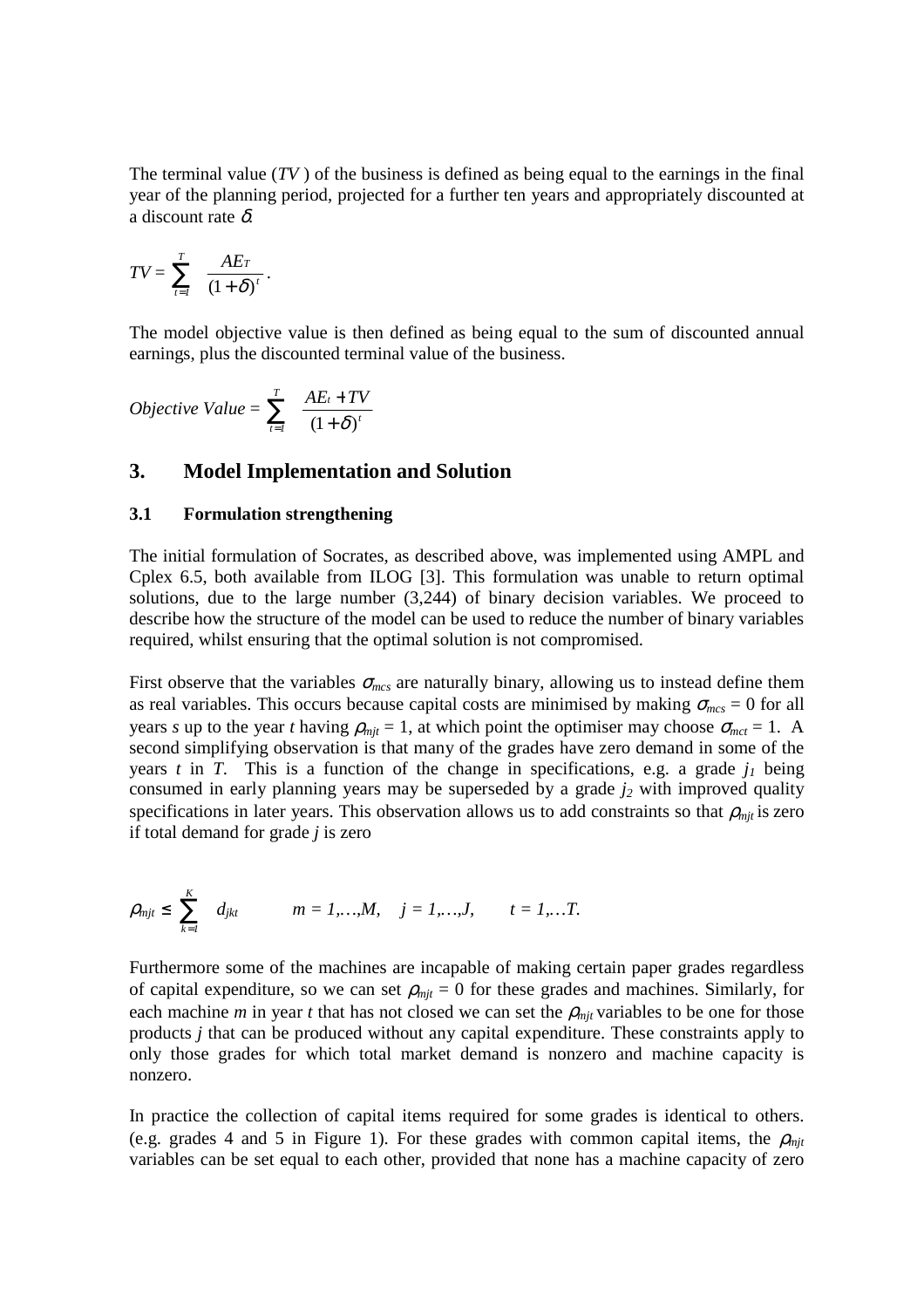or a total market demand of zero. Similarly if machine *m* is capable of making grade *j* in year *t*, then it will generally be capable of making grade *j* in year  $t+1$ , so we impose the constraint  $\rho_{mit} \ge \rho_{mit+1}$ , except when a machine closes, total market demand for grade *j* shrinks to zero, or another grade requires the same capital items.

## **3.2 Cplex Branch and Bound Directives**

Cplex 6.5. allows the user to have some control over branching directions and priorities. We adopted a trial and error process for using these features to guide the branch-and-bound algorithm. We set the branch direction for the  $\rho_{mit}$  variables to be *down* for unpromising grades, and set the priority for  $\mu_{ns}$  and  $\alpha_{ms}$  to be higher than any other binary variables. This means that the mill and machine closure decisions will be made first; once SOCRATES decides to keep a machine open it could then decide the grades to make on it for each year. Since the production plan in the final planning period determines the terminal value (which makes a significant contribution to the objective) we set  $\rho_{mjk}$ ,  $t = T$  to have the next highest branching priority. We set the priority of all remaining  $\rho_{mit}$  variables to be proportional to the capital costs required in order to produce them. (Setting the priority of the remaining  $\rho_{mit}$ variables for early planning years to be higher than for later years did not seem to provide any improvements). No other attempts at directing the branch-and-bound process yielded noticeable improvements.

## **3.3 Improvements in Solution Times**

Prior to including the formulation strengthening and branch and bound directives SOCRATES was essentially unsolvable. Once these changes had been made, solutions to a mipgap of around 5% were obtained in approximately eight hours running on a Pentium III PC with processor rating of 500 MHz and 256 MB of RAM.

# **4. Use of the SOCRATES Model in FCCL**

SOCRATES was applied to a number of cases with different demand scenarios. Some scenarios were solved to a mipgap of 0.01%, but others did not advance much past 8%. In order to improve these solutions we fixed a number of binary variables at their incumbent values and re-solved. We chose to fix variables that we considered likely to have been branched on already, such as the  $\mu_{ns}$  and  $\alpha_{ms}$  variables and a number of  $\rho_{mjt}$  and pulp mill expansion decisions. With a significant number of binary variables effectively removed, Cplex was then able to improve the incumbent. These new solutions were significantly better than those found with a mipgap of 5%, effectively improving the mipgap to below 1% (as measured with respect to the best upper bound computed by the model with the variables unfixed)

Once an approximately optimal solution was obtained for the initial base case scenario, considerable interest arose within FCCL, and a number of 'what-if' questions were posed. These questions were answered simply by altering the relevant data inputs, and re-solving the model, using similar methods to improve on a 5% mipgap when necessary.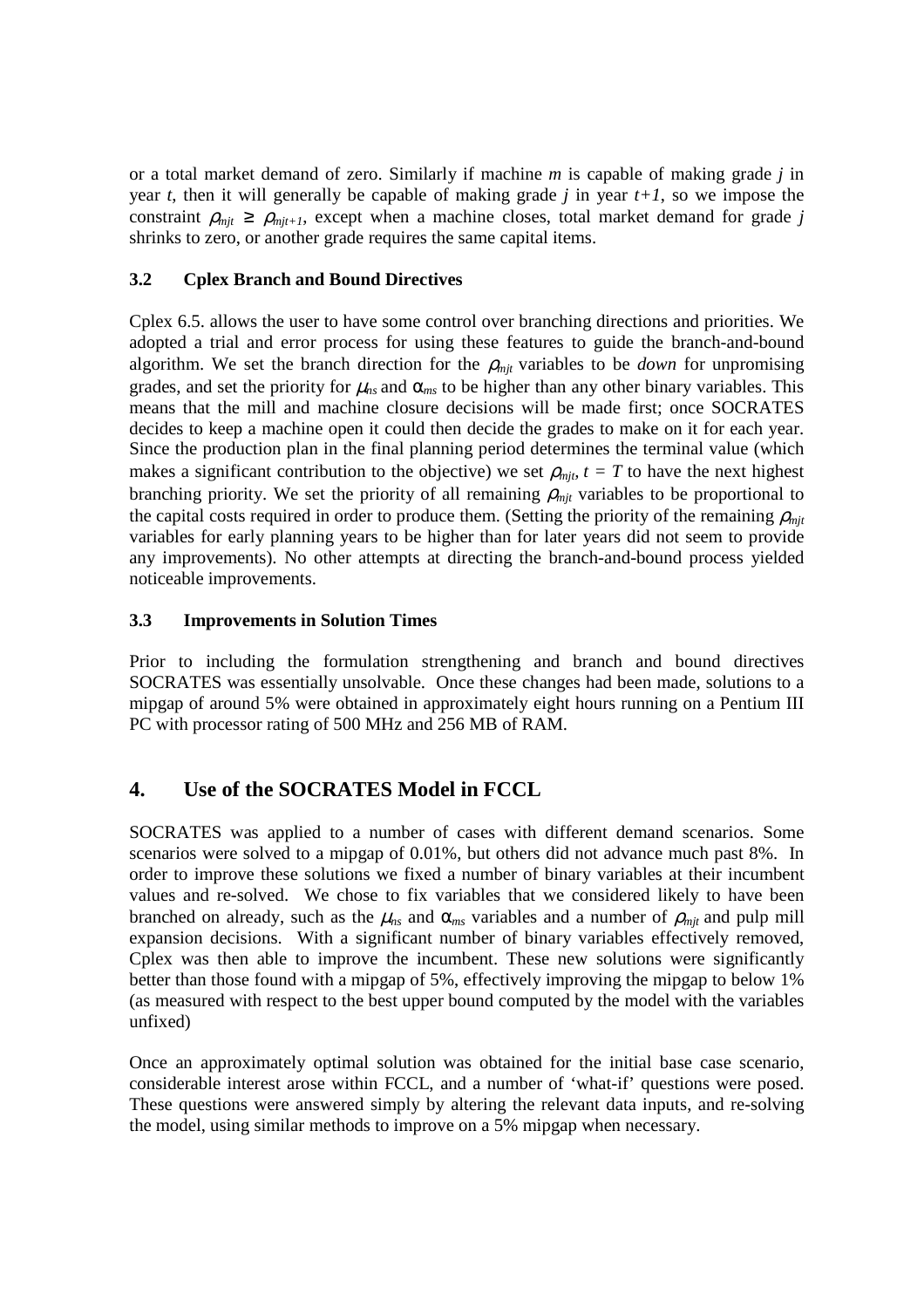Interpreting the model solutions was difficult in many cases, because the huge number of options available created considerable opportunities for value to be created from counterintuitive outcomes. It was necessary to construct comprehensive reports that allowed planners to progressively drill down from summary to highly detailed results in order to understand the model solutions.

# **5. Extension to Stochastic Programming**

We conclude this paper with a description of the extension of SOCRATES to a stochastic optimisation program with recourse (*RP*). Three market scenarios were developed in detail: an expected, optimistic and pessimistic forecast. A deterministic equivalent mixed integer programming model was developed by duplicating the variables and constraints of SOCRATES for each scenario, multiplying each objective by an estimate of its probability, and adding *non-anticipative* constraints on some of the binary decision variables (for an account of formulating stochastic programming problems using non-anticipative constraints see e.g. [9]). For flexibility, a new set *U*, indexed by *u*, was defined as the set of planning years in which decisions were unable to adapt to the market scenario data, and nonanticipative constraints were added for all the binary decision variables with *t* indices in *U*. In the first instance we defined *U* to be the same as *T*, so that all years in the planning period were non-anticipative. Effectively this did not increase the number of binary decision variables from any of the single scenario model runs. However to date, due to the very large number of constraints, Cplex has not been able to produce a solution to this problem (or indeed one with any smaller set *U*) that is better than the solution to the deterministic model with the expected market constraints. Developing techniques for solving large capital planning problems of this type is an area of our ongoing research.

In order to obtain bounds on the solution to *RP*, SOCRATES was run separately on each scenario, and produced three separate solutions, comprising three different capital plans. There were a number of common capital decisions, and a number that were dependent on the scenario. The optimal capital plan from each scenario was simulated for each of the other two scenarios, and a matrix of returns was produced. There was considerable variance between good and bad possible outcomes, highlighting the risks involved with each capital plan.

An upper bound for the value of *RP* can be found by summing the objective values of each scenario, weighted by their associated probabilities. This is often referred to as the wait and see (WS) solution value. We simulated the solution from the expected market forecast under each of the three individual scenarios. The sum of these values multiplied by their associated probabilities gives the expected value of the expected value solution, which is a lower bound on the value of *RP*.

We were also able to estimate an upper bound for EVPI, the increase in value that FCCL can expect to obtain from receiving perfect information about which of the three proposed scenarios will occur.

Here  $EVPI \le WS$  value –  $E(Expected$  *value solution*)